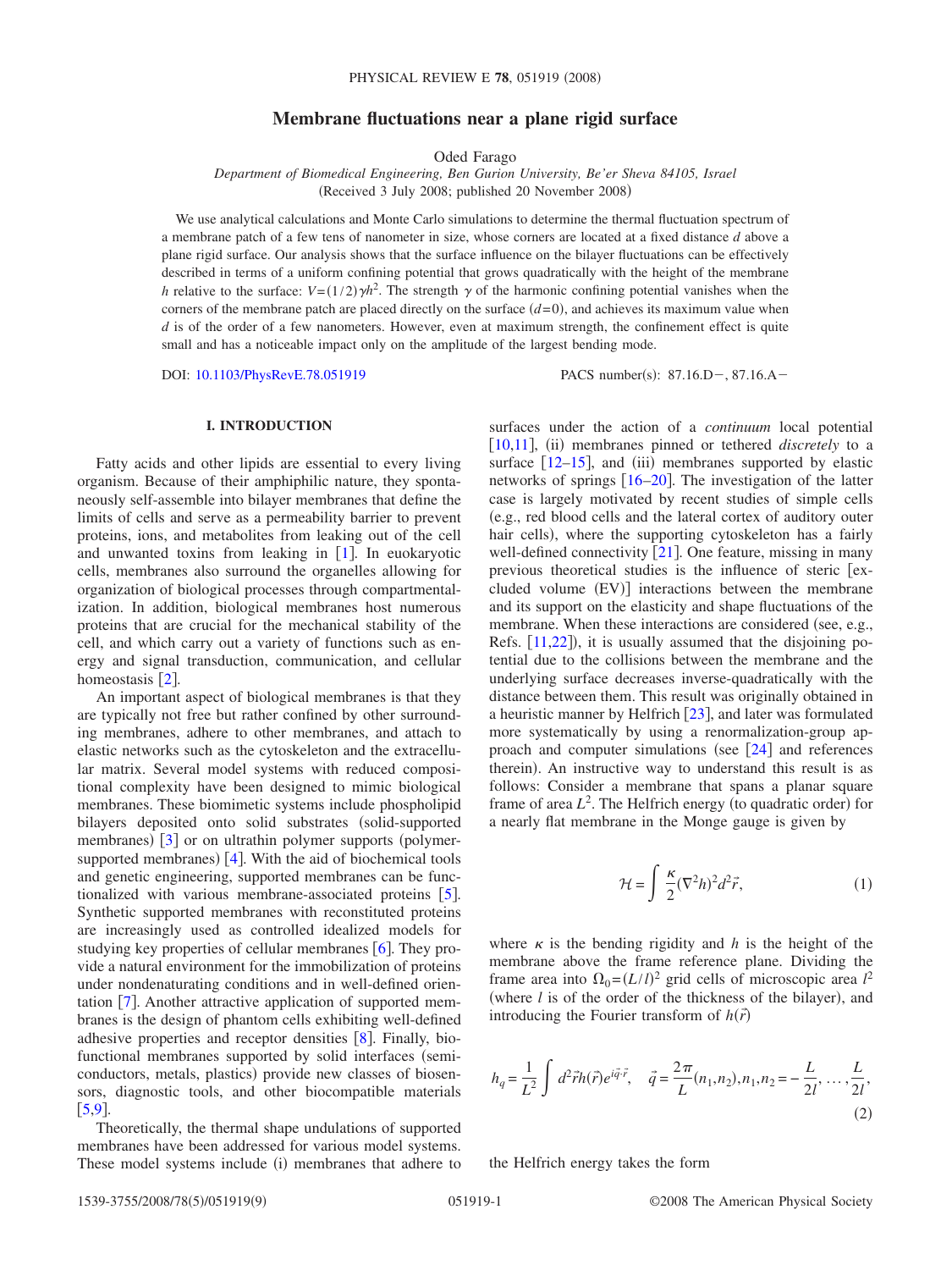<span id="page-1-0"></span>

FIG. 1. A fluctuating membrane confined between two walls that are separated from each other by a distance *d*. The height of the fluctuating membrane, *h*, is measured from the midplane between the walls  $(-d/2 \le h \le +d/2)$ .

$$
\mathcal{H} = \frac{l^4}{L^2} \sum_{\vec{q}} \frac{\kappa}{2} q^4 |h_q|^2,
$$
 (3)

from which (by invoking the equipartition theorem) one finds that

$$
\langle |h_q|^2 \rangle = \frac{k_B T L^2}{\kappa l^4 q^4},\tag{4}
$$

<span id="page-1-7"></span>where  $k_B$  is the Boltzmann factor, *T* is the temperature, and  $q = |\vec{q}| = (2\pi/L)(n_1^2 + n_2^2)^{1/2} \equiv (2\pi/L)n$ . Using the last result, one readily finds that the mean-square fluctuation of the height increases quadratically with *L*,

<span id="page-1-8"></span>
$$
\Delta_0^2 = \langle h(\vec{r})^2 \rangle
$$
  
=  $\left(\frac{l}{L}\right)^4 \sum_{\vec{q}} \langle |h_q|^2 \rangle$   
=  $\frac{k_B T}{\kappa} \frac{L^2}{(2\pi)^4} \sum_{\vec{q}} \frac{1}{n^4} \approx \frac{6.03 k_B T}{(2\pi)^4 \kappa} L^2.$  (5)

Now, consider a membrane placed between two parallel walls positioned a distance *d* from each other, as shown schematically in Fig. [1.](#page-1-0) The presence of the walls significantly suppresses the long-wavelength thermal fluctuations of the confined membrane. At large length scales, we may assume that the net result of the confinement is that the membrane experiences an effective harmonic potential that can be introduced as an additional term in the Helfrich Hamiltonian,

$$
\mathcal{H} = \int \frac{1}{2} [\kappa (\nabla^2 h)^2 + \gamma h^2] d^2 \vec{r}, \tag{6}
$$

where  $\gamma$  is a constant that will be determined later, and *h* is measured from the midplane between the walls. In Fourier space, the energy reads

$$
\mathcal{H} = \frac{l^4}{L^2} \sum_{\vec{q}} \frac{1}{2} [\kappa q^4 + \gamma] |h_q|^2, \tag{7}
$$

<span id="page-1-3"></span>and the spectrum of fluctuations is given by

$$
\langle |h_q|^2 \rangle = \frac{k_B T L^2}{l^4 (\kappa q^4 + \gamma)}.
$$
 (8)

<span id="page-1-4"></span>If  $\gamma \gg \kappa (2\pi/L)^4$  (which is always satisfied for sufficiently large *L*), then the mean-square fluctuation of the height is given by

$$
\Delta^2 = \langle h(\vec{r})^2 \rangle = \left(\frac{l}{L}\right)^4 \sum_{\vec{q}} \langle |h_q|^2 \rangle = \frac{k_B T}{2\pi \sqrt{\kappa \gamma}}.
$$
 (9)

<span id="page-1-1"></span>This result can be used for determining the value of  $\gamma$ . Each point of the membrane has equal probability to be found anywhere between the walls. Therefore,

$$
\Delta^2 = \frac{d^2}{12},\tag{10}
$$

<span id="page-1-2"></span>and by comparing Eqs.  $(9)$  $(9)$  $(9)$  and  $(10)$  $(10)$  $(10)$ , we find that

$$
\gamma = \frac{36(k_B T)^2}{\pi^2 \kappa d^4}.
$$
 (11)

Due to the thermal fluctuations, the membrane collides with the confining walls and loses configurational entropy in these collisions. The walls will therefore experience a disjoining potential. Tracing over  $|h_q|$  in Eq. ([7](#page-1-3)) leads to the following expression for the Helmholtz free energy:

$$
F = \frac{k_B T}{2} \sum_{q} \ln \left[ \frac{\lambda^2 l^4 (\kappa q^4 + \gamma)}{2 \pi L^2 k_B T} \right],
$$
 (12)

<span id="page-1-5"></span>where  $\lambda$  is the thermal de Broglie wavelength of a microscopic membrane patch of area  $l^2$ . The disjoining pressure between the walls is then calculated by using Eqs.  $(8)$  $(8)$  $(8)$ – $(12)$  $(12)$  $(12)$ as follows

$$
p = -\frac{1}{L^2} \frac{\partial F}{\partial d} = -\frac{1}{L^2} \frac{\partial F}{\partial \gamma} \frac{\partial \gamma}{\partial d} = \frac{\partial \gamma}{\partial d} \frac{\Delta^2}{2} = \frac{6(k_B T)^2}{\pi^2 \kappa d^3}.
$$
 (13)

<span id="page-1-6"></span>From this result, it follows that the effective disjoining potential per unit area  $\lceil 25 \rceil$  $\lceil 25 \rceil$  $\lceil 25 \rceil$ ,

$$
V = -\int_{-\infty}^{d} p(x)dx = \frac{3(k_B T)^2}{\pi^2 \kappa d^2},
$$
 (14)

decays quadratically with *d*.

### **II. MEMBRANE FLUCTUATIONS NEAR A SINGLE PLANE SURFACE**

Equation  $(14)$  $(14)$  $(14)$  for the disjoining potential has been derived for the case of a membrane fluctuating between two walls. Does this result also hold in the case of a membrane fluctuating near a *single* rigid wall? Consider a square membrane of linear size  $L$  with bending rigidity  $\kappa$  whose four corners are held a distance  $d$  above a flat, impenetrable surface (Fig. [2](#page-2-0)). The height of the membrane relative to the underlying surface is denoted by the function  $h(x, y)$ . In what follows, we shall assume that  $h(x, y)$  is periodic (with period *L*) along both the *x* and *y* directions. The pressure due to the collisions between the fluctuating membrane and the surface must be repulsive. However, it is not *a priori* obvious why *p* should be proportional to  $d^{-3}$ , as predicted by Eq. ([13](#page-1-6)). Moreover, it is not even intuitively clear whether this pressure should enhance or suppress the amplitude of the membrane thermal fluctuations. The pinning of the edges of the membrane and the EV interactions with the surface represent a combination of attractive and repulsive potentials whose net effect is not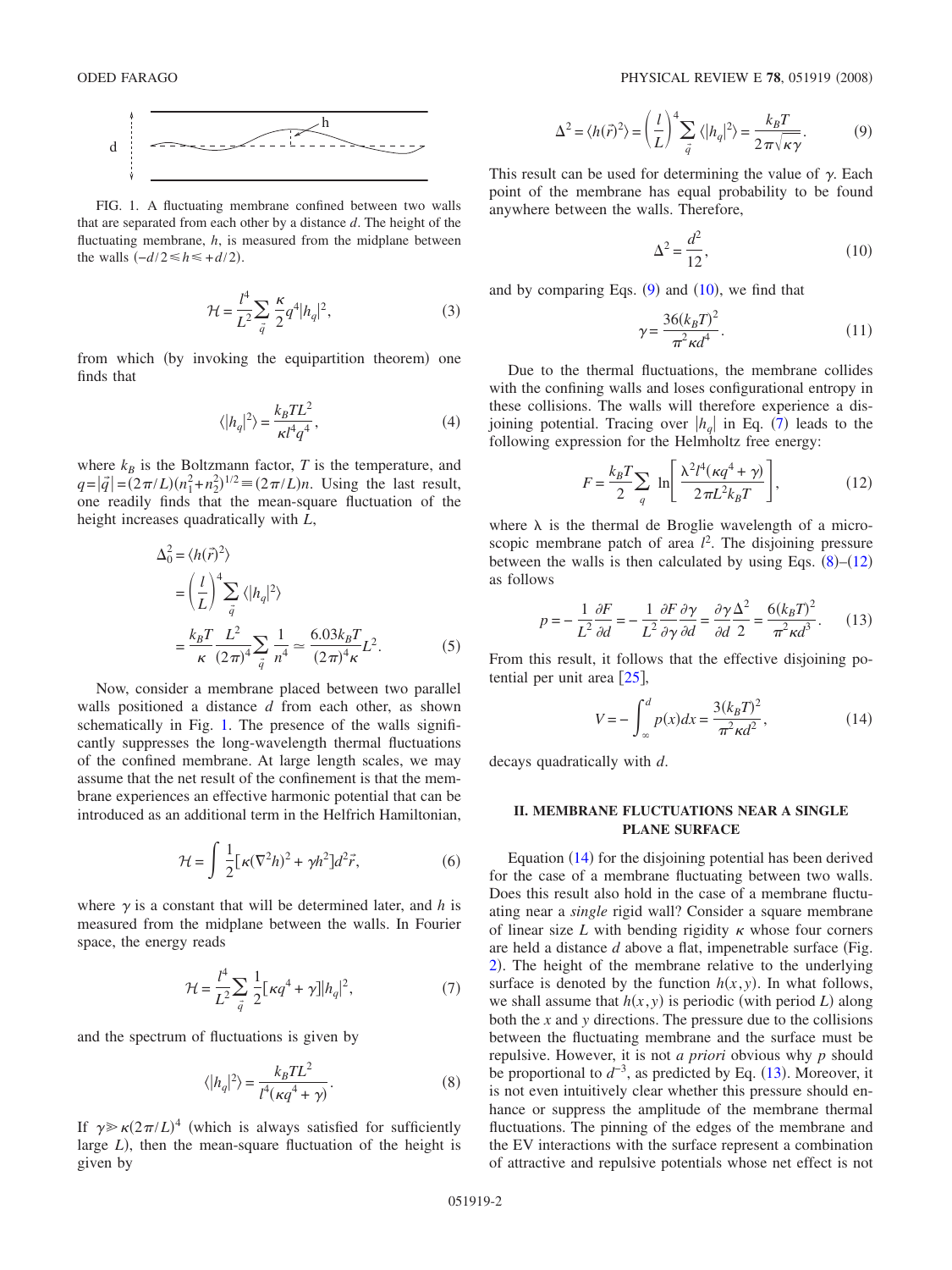<span id="page-2-0"></span>

FIG. 2. A square membrane fluctuating above a flat, impenetrable surface. The function  $h(x, y)$  denotes the height of the membrane above the underlying surface. At the four corners of the surface  $h(0,0) = h(0,L) = h(L,0) = h(L,L) = d$ . Outside the frame region,  $h(x, y)$  is defined by periodic extension.

really well understood. A better understanding of this issue can be obtained by comparing the configurational phase space of our model system membrane with that of a freely fluctuating membrane. In the free membrane case, we consider the ensemble of configurations for which the *spatial* average of the height,  $\overline{h} = (1/L^2) \int h(x, y) dx dy$ , is equal to some fixed arbitrary value *c*. Setting  $\bar{h} = c$  is necessary to avoid multiple counting of physically equivalent configurations invariant under a vertical translation along the *z* direction. Note the difference in notation between the spatial average  $A(h) = (1/L^2) \int dx dy A(h)$ , which is calculated for a specific configuration, and  $\langle A(h) \rangle$ , which is the statistical mechanical average over the ensemble of all possible (distinct) configurations.] The phase space of free membrane configurations can be further divided into subspaces, where the height functions  $h_1$  and  $h_2$  of each of the two configurations included in the same subspace can be related by  $h_1(x, y)$  $=h_2(x+a, y+b)$  with  $0 \le a, b \le L$ . In other words, all the configurations in each subspace can be transformed into each other by a horizontal translation in the  $x$ - $y$  plane (see Fig. [3](#page-2-1)). This transformation does not change  $\bar{h}$  and, therefore, does not exclude (introduce) allowed (forbidden) configurations from (into) the phase space of configurations with  $\bar{h} = c$ . Since the Helfrich energy  $[Eq. (1)]$  $[Eq. (1)]$  $[Eq. (1)]$  is invariant under translations, all the configurations within each subspace have exactly the same statistical weight. The partition function, which involves summing over all possible configurations, can be presented as summation over the "subspaces,"

<span id="page-2-1"></span>

FIG. 3. Configurations that are represented by the height functions  $h_1(x, y)$  (solid curve) and  $h_2(x, y)$  (dashed curve) belong to the same subspace of configurations if these configurations are invariant under translation in the *x*-*y* plane, i.e.,  $h_1(x, y) = h_2(x + a, y + b)$ with  $0 \leq a, b \leq L$ .

<span id="page-2-2"></span>

FIG. 4. (a) The transformation between the configurations represented by the height functions  $h_1(x, y)$  and  $h_2(x, y)$  involves (i) a horizontal translation in the  $x$ - $y$  plane and (ii) a vertical translation in the normal *z* direction that sets the corner at  $h_1(0,0) = h_2(0,0)$  $=$ *d*. (b) Configurations such as the one represented by the function  $h_3$  intersect the underlying surface and, therefore, should be excluded from the phase space.

$$
Z = \sum_{\text{configurations}} e^{-\mathcal{H}/k_B T}
$$
  
= 
$$
\sum_{\text{subspaces}} \Omega e^{-\mathcal{H}/k_B T}
$$
  
= 
$$
\sum_{\text{subspaces}} e^{-(-k_B T \ln \Omega + \mathcal{H})/k_B T},
$$
 (15)

where  $\Omega$  is the number of configurations included in each subspace. The last equality in the above equation can be understood as if each subspace of the configurational phase space is represented by only one configuration with height function  $h(x, y)$  whose energy is given by by the sum of Helfrich elastic energy and an extra term that accounts for the "degeneracy" of the corresponding subspace,

$$
\mathcal{H}_{\text{subspace}} = -k_B T \ln \Omega + \int \frac{\kappa}{2} (\nabla^2 h)^2 d^2 \vec{r}.
$$
 (16)

<span id="page-2-3"></span>In the case of a free membrane, the number of configurations in each subspace is obviously the same:  $\Omega = \Omega_0 = (L/l)^2$ . Note that for the purpose of counting the number of configurations, we henceforth assume that two configuration are distinct only if they are shifted by at least one grid cell of microscopic area  $l^2$  with respect to each other.)

Let us repeat the above argument for our model system shown in Fig. [2.](#page-2-0) In this case, the mapping transformation between configurations belonging to the same subspace involves two steps: (i) a horizontal translation in the  $x$ -*y* plane, and (ii) a vertical translation in the normal  $z$  direction, which sets the height of the corners to be  $h(0,0)=h(0,L)=h(L,0)$  $=h(L,L)=d$  above the underlying surface [see Fig. [4](#page-2-2)(a)]. The Helfrich energy is invariant under these transformations. However, the vertical translation may lead to the intersection of the membrane with the surface and, therefore, to the exclusion of the configuration from the subspace of allowed configurations [Fig.  $4(b)$  $4(b)$ ]. The number of configurations left in each subspace  $\Omega = \Omega(h(x, y), d) \le \Omega_0$ . Introducing the function  $G(h(x, y), d) \le 1$ , we can write  $\Omega = \Omega_0 G(h(x, y), d)$ and rewrite Eq.  $(16)$  $(16)$  $(16)$ ,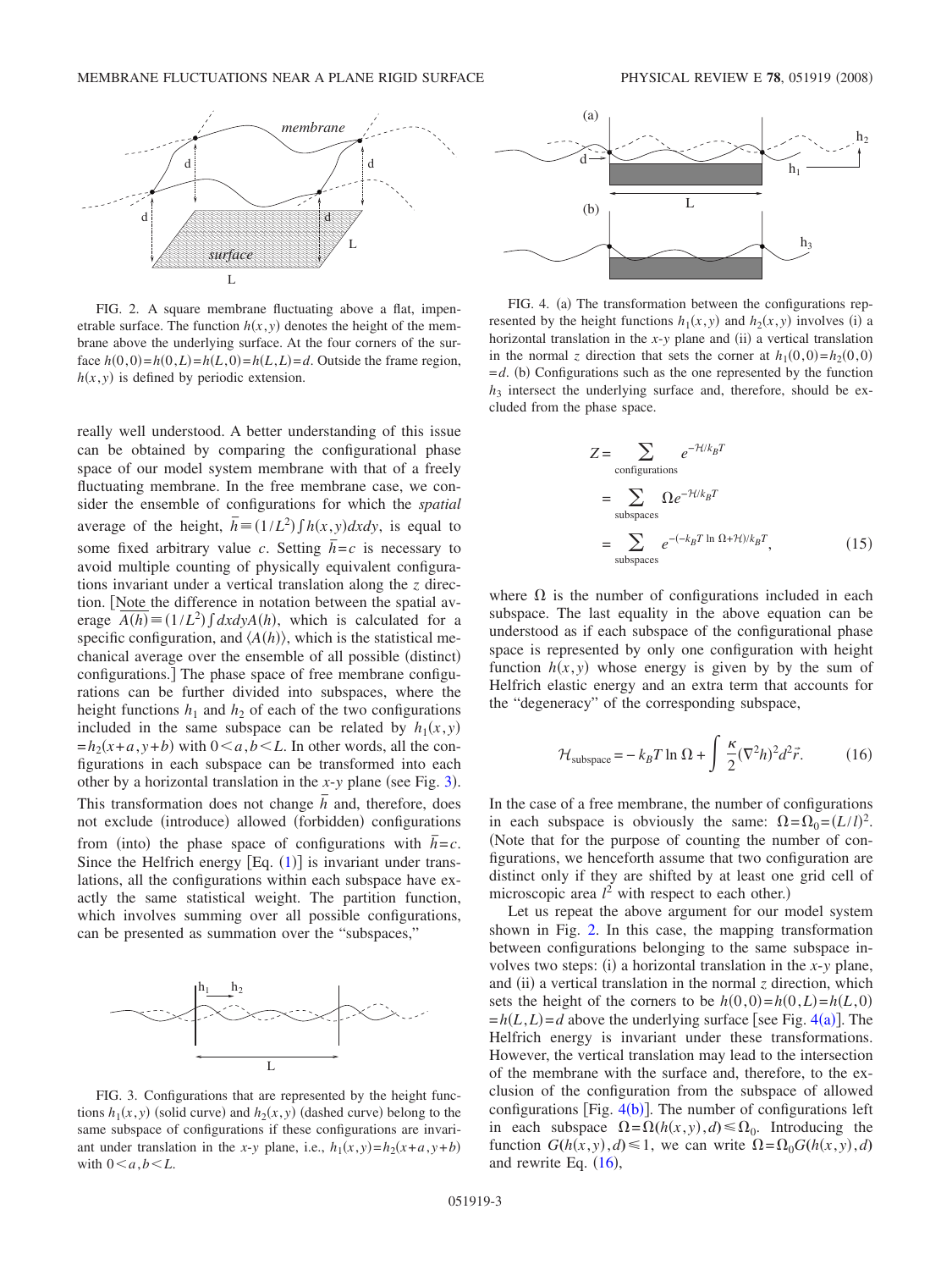<span id="page-3-0"></span>
$$
\mathcal{H}_{\text{subspace}} = -k_B T \ln \Omega_0 - k_B T \ln G(h(x, y), d)
$$

$$
+ \int \frac{\kappa}{2} (\nabla^2 h)^2 d^2 \vec{r}.
$$
 (17)

Adding the term  $+k_BT \ln \Omega_0$  to Eq. ([17](#page-3-0)) allows us to replace the summation over "subspaces" back with summation over all the possible configurations of a "*free*" membrane (without a surface). The effective Hamiltonian of this "free" membrane is given by

$$
\mathcal{H} = -k_B T \ln G(h(x, y), d) + \int \frac{\kappa}{2} (\nabla^2 h)^2 d^2 \vec{r}.
$$
 (18)

<span id="page-3-1"></span>There is no EV term in this Hamiltonian (since the membrane is assumed to be free), but these interactions between the membrane and the surface are properly accounted for by the first term on the right-hand side, which quantifies the effect of the surface on the configurational entropy of the membrane.

An interesting and unexpected result can be obtained in the  $d=0$  limit, i.e., when the corners of the membrane are placed directly on the surface. In this limit, the transformation defined between configurations within each subspace [see Fig.  $4(a)$  $4(a)$ ] will almost always generate "forbidden" configurations that intersect the surface [Fig.  $4(b)$  $4(b)$ ]. Only when the pinning point coincides with the global minimum of  $h(x, y)$  will the membrane be positioned above the surface over the entire frame region. Therefore, each subspace includes only one configuration:  $\Omega = 1$  (neglecting the measure-zero set of configurations with multiple global minima), which means that  $G(h(x, y), 0) = \Omega / \Omega_0 = (l/L)^2$ does not depend on  $h(x, y)$ . Substituting this result into Eq.  $(18)$  $(18)$  $(18)$ , we find that a constant term was added to the Helfrich energy of the free membrane. Therefore, the statisticalmechanical properties of the pinned membrane are identical to those of the free membrane, and, in particular, its fluctuation spectrum is also given by Eq.  $(4)$  $(4)$  $(4)$ .

How can we evaluate the function  $G(h(x, y), d)$  defined above? Let us consider again the mapping transformation between configurations belonging to the same configurational subspace [Fig.  $4(a)$  $4(a)$ ]. This transformation changes the pinning point by translating the membrane both horizontally and vertically. The number of allowed configurations in the subspace is determined by the number of points on the membrane that can be placed a height *d* above the surface without causing any part of the membrane to intersect the surface. The set of such possible pinning points includes all the points on the membrane for which  $h(x, y) - h_{\min} \le d$ , where  $h_{\text{min}}$  is the global minimum of the height function. These points are located below the dashed horizontal line in Fig. [5.](#page-3-2) Denoting by  $A_p(h(x, y), d) \le L^2$  the total projected area associated with this set of possible pinning points, the function  $G(h(x, y), d) = A_p / L^2$  represents the fraction of membrane points that satisfy the "pinning condition"  $h(x, y) - h_{\text{min}} \le d$ .

Let us introduce the height distribution function of the membrane,  $p_{h(x,y)}(z)$ . For a given height function  $h(x,y)$ ,  $p_{h(x,y)}(z)$  *dz* gives the fraction of membrane points for which  $z \leq h(x, y) \leq z + dz$ . The function  $G(h(x, y), d)$  is the cumulative distribution function associated with  $p_{h(x,y)}(z)$ ,

<span id="page-3-2"></span>

FIG. 5. The membrane can be pinned to the surface without intersecting it only at points for which  $h(x, y) - h_{\text{min}} < d$ , i.e., the membrane points located below the horizontal dashed line in the figure. Specifically, for  $d=0$  the only possible pinning point is at the global minimum of the function *h*.

$$
G(h(x, y), d) = \int_{-\infty}^{h_{\min} + d} p_{h(x, y)}(z) dz.
$$
 (19)

<span id="page-3-4"></span>We proceed by approximating  $p_{h(x,y)}(z)$  by a Gaussian distribution function  $\lceil 26 \rceil$  $\lceil 26 \rceil$  $\lceil 26 \rceil$ 

$$
p_{h(x,y)}(z) \sim \frac{1}{\sqrt{2\pi}\Delta_{h(x,y)}} \exp\left(\frac{(z-\overline{h})^2}{2\Delta_{h(x,y)}^2}\right),\tag{20}
$$

<span id="page-3-3"></span>where

$$
\Delta_{h(x,y)}^2 \equiv \overline{(h - \overline{h})^2} = \left(\frac{l}{L}\right)^4 \sum_{\vec{q} \neq 0} |h_q|^2.
$$
 (21)

<span id="page-3-8"></span><span id="page-3-5"></span>Using Eq.  $(20)$  $(20)$  $(20)$  in Eq.  $(19)$  $(19)$  $(19)$ , we find

$$
G(h(x, y), d) \sim \frac{1}{2} \left[ 1 + \text{erf}\left( \frac{h_{\min} - \overline{h} + d}{\sqrt{2} \Delta_{h(x, y)}} \right) \right]
$$

$$
= \frac{1}{2} \left[ 1 + \text{erf}\left( -\alpha + \frac{d}{\sqrt{2} \Delta_{h(x, y)}} \right) \right], \quad (22)
$$

where  $\text{erf}(x) = (2/\sqrt{\pi}) \int_0^x e^{-u^2} du$  is the standard error function, and  $\alpha = (\bar{h} - h_{\min}) / \sqrt{2} \Delta_{h(x,y)} > 0$ . The function  $G(h(x, y), d)$ given by Eq.  $(22)$  $(22)$  $(22)$  satisfies the boundary condition that  $G(d)$  $\rightarrow \infty$ )  $\rightarrow$  1. The value of  $\alpha$  can be set by imposing the other boundary condition (see discussion above) that  $G(d=0)$  $=(l/L)^2$ , which gives

$$
\alpha = \text{erf}^{-1} \left[ 1 - \left( \frac{2l^2}{L^2} \right) \right]. \tag{23}
$$

<span id="page-3-6"></span>Using the Fourier representation  $\{h_{a}\}\$  of the function  $h(x, y)$  and Eqs. ([18](#page-3-1)) and ([22](#page-3-5)), we find that the statisticalmechanical properties of the pinned membrane can be derived by considering a free membrane whose thermal behavior is governed by the Hamiltonian,

<span id="page-3-7"></span>
$$
\mathcal{H} = -k_B T \ln \left[ \frac{1}{2} + \frac{1}{2} \text{erf} \left( -\alpha + \frac{d}{\sqrt{2} \Delta_{h(x,y)}} \right) \right] + \frac{l^4}{L^2} \sum_{\vec{q}} \frac{\kappa}{2} q^4 |h_q|^2,
$$
\n(24)

where  $\alpha$  is given by Eq. ([23](#page-3-6)). The dependence of the first term on the right-hand side of Eq.  $(24)$  $(24)$  $(24)$  on  $\{h_q\}$  is contained in the variable  $\Delta_{h(x,y)}$  [see Eq. ([21](#page-3-8))]. The spectral intensity of the pinned membrane can be calculated by using the equipartition theorem,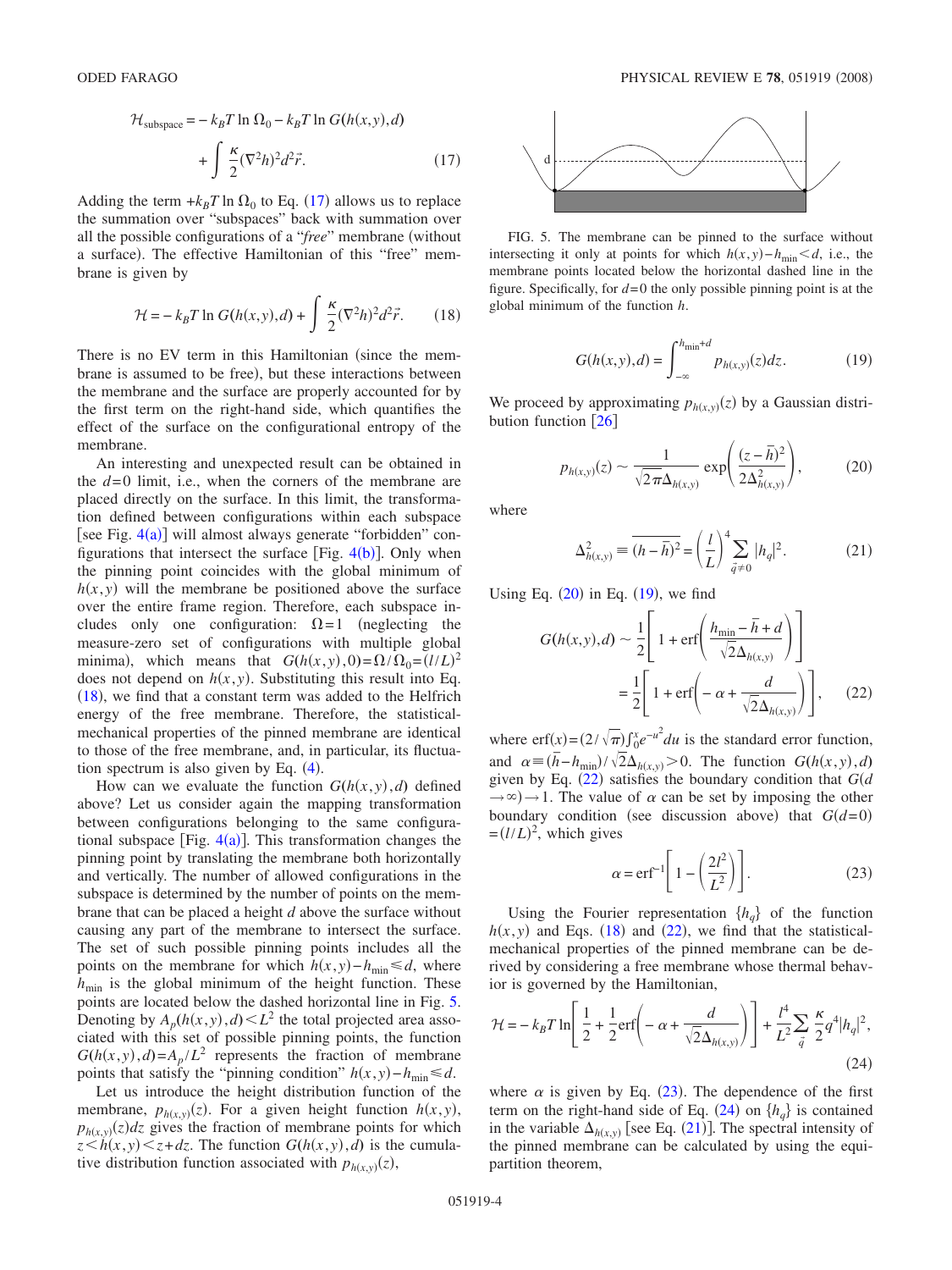$$
k_B T = \left\langle h_q \frac{\partial \mathcal{H}}{\partial h_q} \right\rangle. \tag{25}
$$

<span id="page-4-0"></span>Introducing the variable  $d^* = -\alpha + d/\sqrt{2}\Delta_{h(x,y)}$ , the right-hand side of Eq.  $(25)$  $(25)$  $(25)$  can be written as follows:

<span id="page-4-1"></span>
$$
h_q \frac{\partial \mathcal{H}}{\partial h_q} = \left(\frac{l^4}{L^2}\right) \kappa q^4 |h_q|^2 - k_B T \left(\frac{2}{\sqrt{\pi}} \frac{e^{-(d^*)^2}}{[1 + \text{erf}(d^*)]} \right) \frac{\partial d^*}{\partial h_q} h_q
$$
  
\n
$$
= \left(\frac{l^4}{L^2}\right) \kappa q^4 |h_q|^2 + k_B T \left(\frac{2}{\sqrt{\pi}} \frac{e^{-(d^*)^2}}{[1 + \text{erf}(d^*)]} \right)
$$
  
\n
$$
\times \left(\frac{d}{\sqrt{2} \Delta_{h(x,y)}^2} \right) \frac{\partial \Delta_{h(x,y)}}{\partial h_q} h_q
$$
  
\n
$$
= \left(\frac{l^4}{L^2}\right) \left\{ \kappa q^4 + \left(k_B T \frac{d}{\Delta_{h(x,y)}^3 L^2} \right) \times \left(\sqrt{\frac{2}{\pi}} \frac{e^{-(d^*)^2}}{[1 + \text{erf}(d^*)]} \right) \right\} |h_q|^2.
$$
 (26)

Equation  $(26)$  $(26)$  $(26)$  represents a set of linear equations (one for each Fourier mode  $q \neq 0$ ). These equations are coupled to each other through the mean-square height fluctuation  $\Delta_{h(x,y)}$ [see Eq.  $(21)$  $(21)$  $(21)$ ] appearing both explicitly on the second term in the curly brackets, as well as in the definition of the variable  $d^*$ . For both  $d \rightarrow \infty$  (free membrane) and  $d=0$  (membrane pinned directly to the surface), the second term in the curly brackets vanishes and, therefore, Eq. ([4](#page-1-7)), which describes the fluctuation spectrum of a free membrane, is recovered in these two limits, as argued above. For finite values of *d*, a further approximation can be made by replacing the spatial average  $\Delta_{h(x,y)}$  with  $\Delta_0$ , the ensemble average over free membrane configurations [see Eq.  $(5)$  $(5)$  $(5)$ ]. This approximation leads to the decoupling of the set of Eqs.  $(26)$  $(26)$  $(26)$  and yields the following result:

<span id="page-4-2"></span>
$$
\langle |h_q|^2 \rangle = \frac{k_B T L^2}{t^4 \left[ \kappa q^4 + \left( k_B T \frac{d}{\Delta_0^3 L^2} \right) \left( \sqrt{\frac{2}{\pi}} \frac{e^{-(d^*)^2}}{[1 + \text{erf}(d^*)]} \right) \right]},
$$
\n(27)

where within the approximation of replacing  $\Delta_{h(x,y)}$  with  $\Delta_0$ , we also set  $d^* = -\alpha + d/\sqrt{2}\Delta_0$ . Equation ([27](#page-4-2)) has the same form as Eq.  $(8)$  $(8)$  $(8)$ , which describes the power spectrum of a membrane fluctuating under the action of a uniform harmonic potential of strength,

$$
\gamma_{\rm eff} = \left(k_B T \frac{d}{\Delta_0^3 L^2}\right) \left(\sqrt{\frac{2}{\pi}} \frac{e^{-\left[-\alpha + (d/\sqrt{2}\Delta_0)\right]^2}}{\left[1 + \text{erf}\left(-\alpha + d/\sqrt{2}\Delta_0\right)\right]}\right).
$$
\n(28)

From Eq.  $(27)$  $(27)$  $(27)$  we conclude that the thermal height fluctuations of the pinned membraned are attenuated compared to the fluctuations of a free membrane. The mean-square fluctuation amplitude of a mode with wave vector  $q = 2\pi n/L$  is reduced by a factor

<span id="page-4-3"></span>

FIG. 6. The dimensionless parameter  $n_{\gamma}^{4}$  [see definition in text— Eq.  $(30)$  $(30)$  $(30)$  as a function of the height of the pinning points from the surface. The values have been calculated for a membrane of linear size  $L=10l$  with bending rigidity  $\kappa = 10k_BT$  (solid line) and  $\kappa$  $= 3k_BT$  (dashed line).

$$
I_n = \frac{\langle |h_q(\gamma_{\rm eff})|^2 \rangle}{\langle |h_q(\gamma_{\rm eff} = 0)|^2 \rangle} = \frac{\kappa q^4}{\kappa q^4 + \gamma_{\rm eff}} = \frac{n^4}{n^4 + n_\gamma^4},\qquad(29)
$$

<span id="page-4-5"></span>where

<span id="page-4-4"></span>
$$
n_{\gamma}^{4} = \left(\frac{\gamma_{\rm eff}}{\kappa}\right) \left(\frac{L}{2\pi}\right)^{4}
$$
  
= 
$$
\frac{k_{B}T}{(2\pi)^{4}\kappa} \left(\frac{dL^{2}}{\Delta_{0}^{3}}\right) \left(\sqrt{\frac{2}{\pi}} \frac{e^{-[-\alpha + (d/\sqrt{2}\Delta_{0})]^{2}}}{[1 + \text{erf}(-\alpha + d/\sqrt{2}\Delta_{0})]}\right)
$$
(30)

is a dimensionless number that governs the crossover between the regimes of *damped*  $(n^4 \ll n_\gamma^4)$  and *free*  $(n^4 \gg n_\gamma^4)$ thermal fluctuations. Values of  $n_{\gamma}^4$  are plotted in Fig. [6](#page-4-3) for different values of *d* and for  $\kappa = 10k_BT$  and  $L = 10l \sim 50$  nm [ $\alpha$ =1.645—see Eq. ([23](#page-3-6))]. The maximum value of  $n_{\gamma}^4$  ~ 0.34 is obtained for  $d \sim 0.025 - 0.04L \sim 1.25 - 2$  nm. This value of  $n_{\gamma}^{4}$  ~ 0.34 is too small to have any noticeable effect on the spectrum of thermal fluctuations, except for the largest mode  $(n=1)$ , whose square amplitude is suppressed by a factor of  $I_1 \sim 1/1.34 = 0.75$ . In comparison, the square amplitudes of second and third largest modes are reduced by only factors of  $I_{\sqrt{2}}$  ~ 0.92 and *I*<sub>2</sub> ~ 0.98, respectively. We also observe from Fig. [6](#page-4-3) that for smaller values of  $\kappa$ , the maximum values of  $n_{\gamma}$ occur at larger values of *d*/*L*. This behavior is anticipated since the smaller  $\kappa$ , the larger the amplitude of the thermal fluctuations and, therefore, the greater the range of steric repulsion between the membrane and the surface. However, even for very soft membranes with  $\kappa = 3k_BT$ , the maximum is still reached at  $d/L < 0.1$ , i.e., only a few nanometers above the surface.

#### **III. COMPUTER SIMULATIONS**

One of the important recent advances in soft-matter simulations is the development of coarse-grained (CG) bilayer membrane models in which the membranes are simulated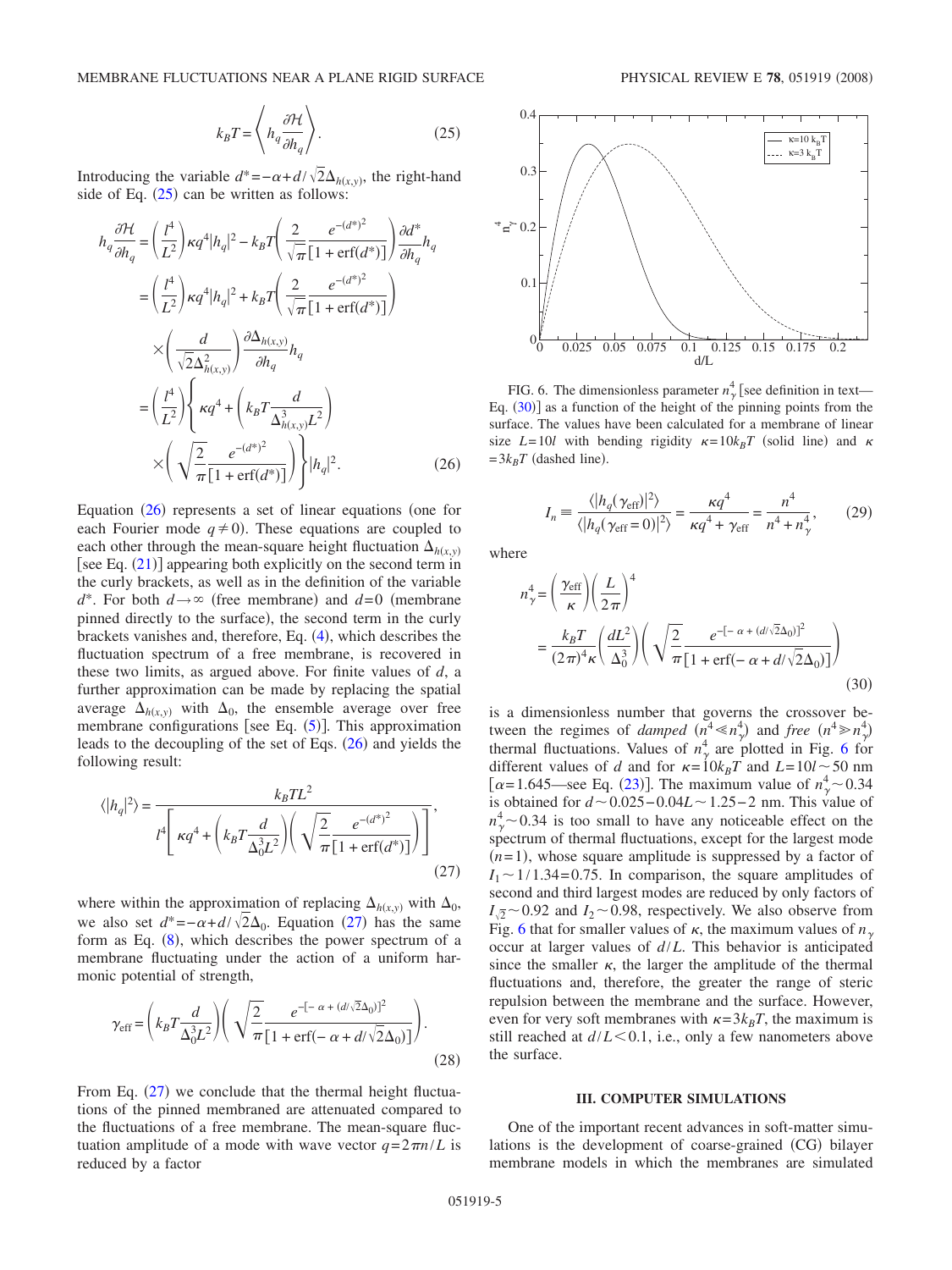<span id="page-5-0"></span>

FIG. 7. Equilibrium configuration of a membrane consisting of 2000 lipids. Each lipid is represented by a trimer of one "hydrophilic" bead (dark gray sphere) and two "hydrophobic" beads (light gray spheres). The membrane is fluctuating above a plane surface (frame indicated by a thick black line), while the position of the center of one of the hydrophilic beads (appearing at the front of the figure and indicated by the black sphere and an arrow) is fixed at  $\vec{r} = (x, y, z) = (0, 0, d + \sigma/2).$ 

without direct representation of the embedding solvent [[27](#page-8-0)[,28](#page-8-1)]. These implicit solvent ("solvent free") CG models require modest CPU and memory resources and, therefore, can be used for simulations of mesoscopically large membranes over long enough time scales to address experimental reality. Here, we use an implicit solvent CG model to test the validity and accuracy of the analytical predictions discussed above. A snapshot from the simulations is shown in Fig. [7.](#page-5-0) Each lipid molecule is represented by a short string of three spherical beads of diameter  $\sigma$ , where one of the beads (de-picted as a dark gray sphere in Fig. [7](#page-5-0)) represents the hydrophilic head group and two beads (light gray spheres in Fig. [7](#page-5-0)) represent the hydrophobic tail of the lipid. The details of the model and of the molecular simulations are given in Refs. [29](#page-8-2)[,30](#page-8-3), including the description of a new Monte Carlo scheme (mode excitation Monte Carlo), which has been applied to accelerate the relaxation of the five largest Fourier modes corresponding to  $n=1, \sqrt{2}, 2, \sqrt{5}, \sqrt{8}$ . The simulated system consists of a bilayer membrane of 2000 lipids and a surface (whose boundary is indicated by a thick black line) located at  $z=0$  below which the beads cannot be found. The *center* of the head bead of one of the lipids in the lower leaflet (indicated by a black sphere appearing at the front of Fig. [7](#page-5-0)) is held fixed at  $\vec{r} = (x, y, z) = (0, 0, d + \sigma/2)$ . Note that in our simulations, *d* is defined as the distance between the surface and the *bottom* of the particle whose position is held fixed. The simulations were carried out on the "high performance on demand computing cluster" at Ben Gurion University. For each value of *d*, the simulation results appearing below are based on 16 independent runs, each of  $1.2 \times 10^6$  Monte Carlo time units. The first  $2 \times 10^5$  time units of each run were discarded from the statistical analysis.

The simulations were conducted in the constant surface tension ensemble, at vanishing surface tension. We set the bead diameter,  $\sigma \sim 5/6$  nm, so that the bilayer membrane thickness is  $l \sim 6\sigma \sim 5$  nm, and the (mean) linear size of the bilayer  $L = (36.4 \pm 0.1)\sigma \sim 30$  nm (for all values of *d*). The spectrum of the membrane height fluctuations  $\langle |h_q|^2 \rangle$  is plot-ted in Fig. [8](#page-5-1) for both  $d=0$  and  $d=\infty$  (i.e., for a freely fluctuating membrane). The computational results fully confirm our analytical prediction that the power spectra in these two cases are identical. By fitting the computational results to the asymptotic form (for small values of  $n$ ) Eq. ([4](#page-1-7)), we

<span id="page-5-1"></span>

FIG. 8. The fluctuation spectrum of a membrane of *N*= 2000 lipids. The results for  $d=0$  (membrane pinned directly to the surface) are shown by small solid circles. These results are essentially identical to those obtained from simulations of a free membrane  $(d = \infty)$ , which are represented by larger open circles connected with a dashed line. The solid line indicates the asymptotic  $\langle |h_q|^2 \rangle \sim n^{-4}$ power law.

obtain that the bending rigidity of the membrane  $\kappa$  $\sim$  (7.8  $\pm$  0.2) $k_BT$ .

For  $d \neq 0$ , we expect the power spectrum of the membrane to be "almost" identical to the power spectrum of the free membrane. More precisely, Eq. ([29](#page-4-5)) predicts that the meansquare fluctuation amplitudes of the modes will be reduced by a factor  $I_n$ , which, except for the longest  $n=1$  mode, is very close to unity. This prediction is very well supported by our computational results, which are summarized in Table [I.](#page-5-2) The table gives the values  $I_1$  and  $I_{\sqrt{2}}$  (corresponding, respectively, to the largest and second largest Fourier modes) for different values of *d*. Within the statistical accuracy of our simulation results, we found no change in the fluctuation amplitudes of all the other modes corresponding to wave numbers  $n \geq 2$ . In order to evaluate the quantitative agreement between the computational data presented in Table [I](#page-5-2) and the above analytical theory, we use Eqs.  $(5)$  $(5)$  $(5)$ ,  $(23)$  $(23)$  $(23)$ ,  $(29)$  $(29)$  $(29)$ , and ([30](#page-4-4)) to calculate the factor  $I_1$  for different values of *d* and for the set of parameters relevant to our simulations:  $\kappa$ 

<span id="page-5-2"></span>TABLE I. The factors  $I_1$  and  $I_{\sqrt{2}}$  [see Eq. ([29](#page-4-5))] by which the mean-square fluctuation amplitudes of the largest  $(n=1)$  and second largest  $(n = \sqrt{2})$  modes are reduced as compared to the square fluctuation amplitudes of a free membrane. The height *d* denotes the distance between the bottom of the fixed spherical bead and the underlying surface.

| d           | $I_1$   | $I_{\sqrt{2}}$ |
|-------------|---------|----------------|
| $0.5\sigma$ | 0.89(5) | 0.99(4)        |
| $\sigma$    | 0.87(6) | 0.97(4)        |
| $1.5\sigma$ | 0.84(4) | 0.94(4)        |
| $2\sigma$   | 0.85(4) | 0.95(4)        |
| $2.5\sigma$ | 0.90(6) | 0.96(4)        |
| $3.5\sigma$ | 0.94(4) | 0.99(4)        |
| $4.5\sigma$ | 1.00(5) | 1.00(4)        |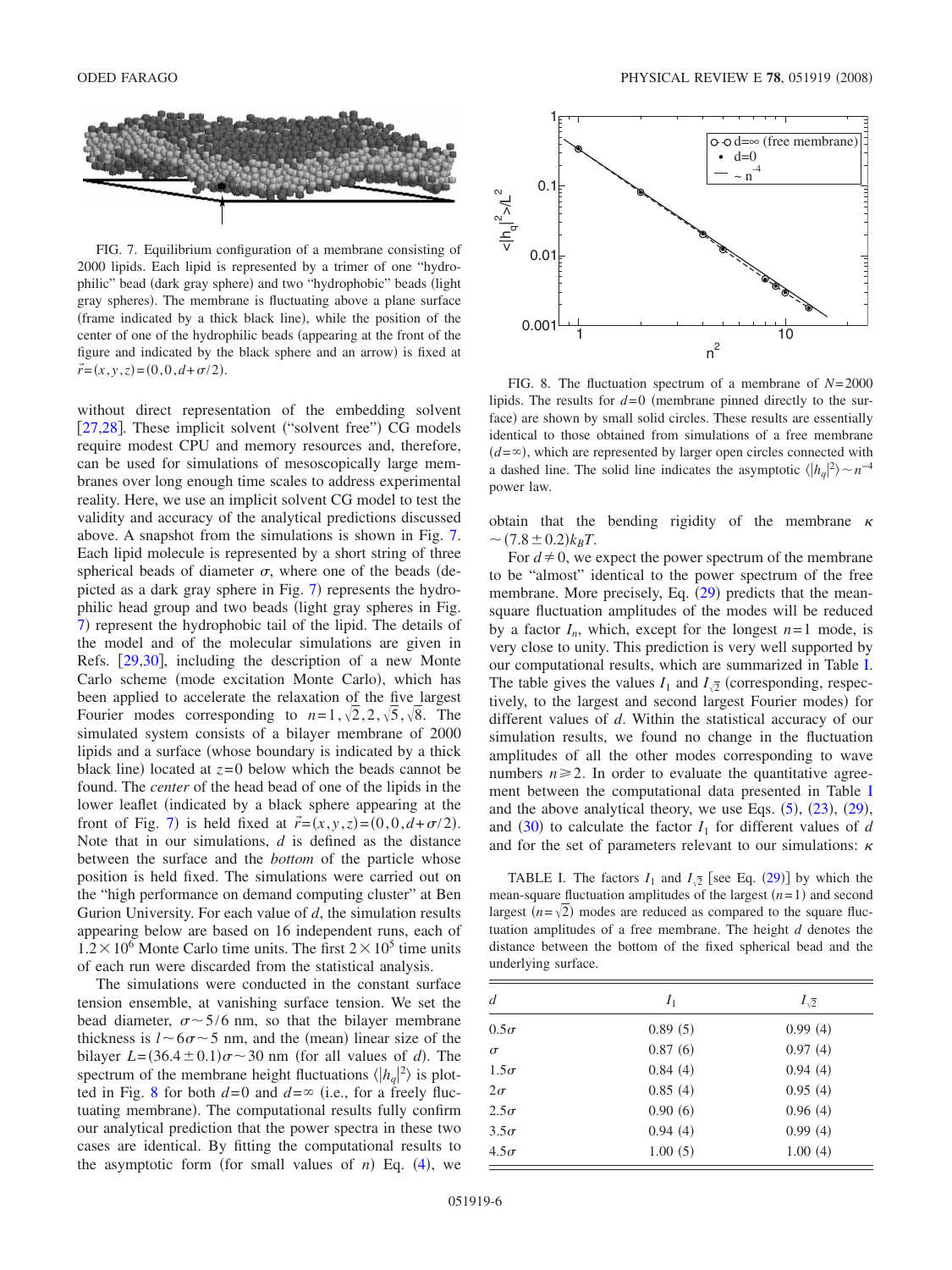<span id="page-6-0"></span>

FIG. 9. The factor  $I_1$  as a function of *d*. Solid circles, computa-tional results (see also Table [I](#page-5-2)). Solid line, analytical results for the computationally relevant parameters:  $L = 6l$  and  $\kappa = 7.8k_BT$ .

 $= 7.8k_BT$ ,  $L=6l=36\sigma$ . The results of the calculation along with our computational results (Table [I](#page-5-2)) are plotted in Fig. [9.](#page-6-0) As can clearly be seen in the figure, the agreement between the analytical and computational results is quite good. This agreement lends support for the validity and accuracy of our theoretical analysis of the fluctuation spectrum.

### **IV. THE DISJOINING PRESSURE**

The fact that surface influence on the bilayer fluctuations can be effectively described in terms of a uniform harmonic potential does not imply that the disjoining pressure between the surface and the membrane follows Eq.  $(13)$  $(13)$  $(13)$ . The pressure can be related to Hamiltonian  $(24)$  $(24)$  $(24)$  through the following equation:

$$
p = -\frac{1}{L^2} \left\langle \frac{\partial \mathcal{H}}{\partial d} \right\rangle, \tag{31}
$$

from which we readily derive that

<span id="page-6-1"></span>
$$
p = \frac{k_B T}{L^2} \left\langle \frac{1}{\Delta_{h(x,y)}} \left( \sqrt{\frac{2}{\pi} \frac{e^{-[-\alpha + (d/\sqrt{2}\Delta_{h(x,y)})]^2}}{[1 + \text{erf}(-\alpha + d/\sqrt{2}\Delta_{h(x,y)})]}} \right) \right\rangle.
$$
\n(32)

Following the approach described in Sec. II, the thermal average in Eq.  $(32)$  $(32)$  $(32)$  can be approximately evaluated by replacing  $\Delta_{h(x,y)}$  with  $\Delta_0$  [Eq. ([5](#page-1-8))], which gives the following expression:

<span id="page-6-3"></span>
$$
p = \frac{k_B T}{L^2 \Delta_0} \left( \sqrt{\frac{2}{\pi}} \frac{e^{-[-\alpha + (d/\sqrt{2}\Delta_0)]^2}}{[1 + \text{erf}(-\alpha + d/\sqrt{2}\Delta_0)]} \right)
$$
  
=  $p^* \left( \frac{Ce^{-(d^*)^2}}{[1 + \text{erf}(d^*)]} \right) = p^* H(d^*),$  (33)

where  $p^* = (k_B T_R)^{1/2}/L^3$ ,  $d^* = -\alpha + d/\sqrt{2}\Delta_0$ , and the numerical factor  $C = (2\pi)^2 (2/6.03\pi)^{1/2} = 12.83$ . The scaling function  $H(d^*)$ , which is plotted in Fig. [10,](#page-6-2) decreases monotonically with  $d^*$ . At large distances  $(d \rightarrow \infty)$  the pressure decreases as

<span id="page-6-2"></span>

FIG. 10. The scaling function  $H(d^*)$  [see definition—Eq.  $(33)$  $(33)$  $(33)$ ].

 $\sim$ exp[ $-(d/L)^2$ ]. The maximum pressure occurs when the membrane is in direct contact with the surface  $(d=0)$ . The contact pressure, however, does not diverge but rather reaches the following finite value  $p(d=0)$  $=p^*H(-\alpha) \approx p^*\sqrt{\pi}C\alpha$ . Using Eqs. ([23](#page-3-6)) and ([33](#page-6-3)), one can easily realize the contact pressure *diminishes* with the size of the membrane patch,

$$
p(d=0) = p^* \sqrt{\pi} C \operatorname{erf}^{-1} [1 - (2l^2/L^2)] \sim \frac{\sqrt{k_B T \kappa}}{L^3} \ln \left( \frac{L}{l} \right). \tag{34}
$$

#### **V. CONCLUDING REMARKS**

In this paper, we analyzed the influence of EV volume effects on the statistical mechanical properties of supported membranes. Using analytical calculations and Monte Carlo simulations, we determined the fluctuation spectrum of a bilayer membrane patch of a few tens of nanometer in size whose corners are located at a fixed distance *d* above a plane rigid surface. We found that the surface has influence on the fluctuation spectrum of the membrane only when the pinning distance *d* is sufficiently small  $(d \le 0.1L$ —see Figs. [6](#page-4-3) and [9](#page-6-0)). This result can be easily understood given the fact that the amplitude of the height fluctuations of a free membrane patch satisfies  $\Delta_0 \sim 0.02L$  [see Eq. ([5](#page-1-8))] and, obviously, the membrane hardly collides with the underlying surface when  $d \geq \Delta_0$ . At small distances  $(d \simeq \Delta_0)$ , the surface influence on the bilayer fluctuation spectrum resembles that of a uniform harmonic confining potential of the form  $V = (1/2) \gamma_{\text{eff}}(d) h^2$ . Both analytically and computationally we find that the strength  $\gamma_{\text{eff}}(d)$  of the effective harmonic potential is extremely small and has a noticeable impact only on the amplitudes of the very largest fluctuation modes. More remarkably, the confinement effect vanishes  $[\gamma_{\text{eff}}(d)=0]$  when the membrane is brought into direct contact with the surface *d* = 0). This unexpected and counterintuitive result can be explained by the fact that the thermal motion of the membrane is not really confined within a finite spatial region (as in a stack of bilayer membranes) but only restricted on one side.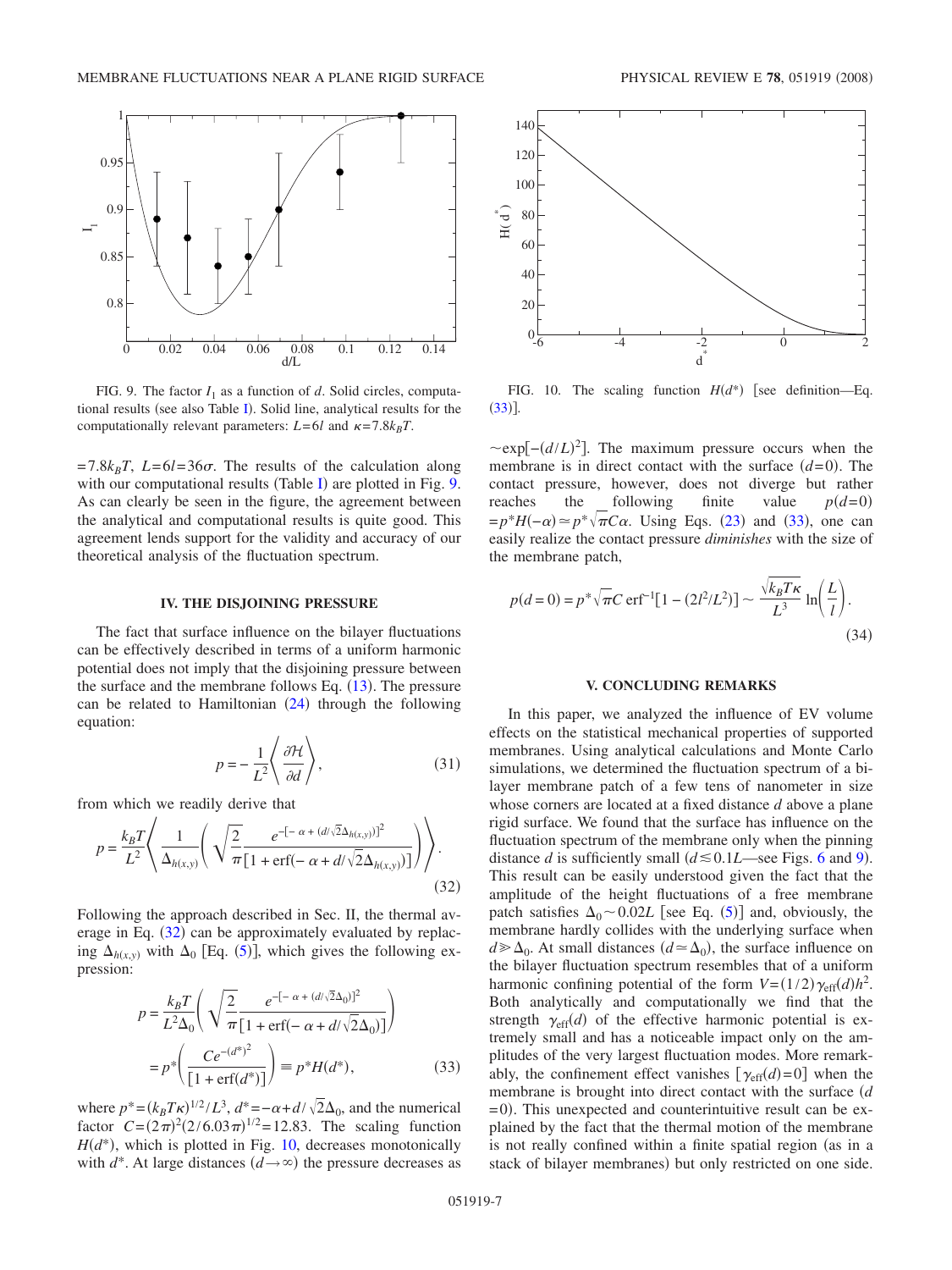Therefore, the primary effect of the collisions with the underlying surface is to push the membrane "upward" rather than to suppress the amplitude of the fluctuations. This is also the reason why the disjoining pressure does not diverge when *d* vanishes.

The significance of our findings should be considered in light of previous theoretical attempts to quantify the steric effects between membranes and underlying supported interfaces. Some of these studies describe the wall-membrane pressure by means of Eq.  $(13)$  $(13)$  $(13)$ , which we have shown to be irrelevant for this problem. One particular problem that should be reanalyzed in light of our new results is the theoretical interpretation of the fluctuation spectra of red blood cells [[31](#page-8-4)]. The plasma membrane of red blood cells is attached to a triangulated network of flexible spectrin proteins with mesh size  $\xi \sim 60 - 100$  nm. The spectrum of red blood cell fluctuations was analyzed in terms of the Helfrich Hamiltonian with both curvature and *scale-dependent* surface tension terms, where the latter term originates from the coupling to the cytoskeleton. Using a Gaussian network model, Fournier *et al.* [[17,](#page-7-21)[18](#page-7-22)] showed that the effective surface tension exhibits a steep crossover from a vanishingly small value at length scales smaller than  $\xi$  to some finite value at scales larger than  $\xi$ . Gov *et al.* [[16](#page-7-13)[,21](#page-7-15)] argued that, in addition, a uniform harmonic potential term must be introduced in the Helfrich effective surface Hamiltonian, which accounts for the confinement effect due to the steric repulsion between the spectrin and the bilayer. Our statistical mechanical analysis partially supports this phenomenological argument. On the one hand, our Eq.  $(27)$  $(27)$  $(27)$  can be interpreted

in terms of a uniform harmonic potential that acts on the membrane. On the other hand, our estimation of the strength of the effective harmonic potential makes it questionable whether the origin of it can be attributed to EV interactions (between the bilayer and the spectrin) alone. It seems more likely to relate this additional confinement term to the junctional complexes (of short actin filaments, globular band 4.1, and other proteins) which connect the membrane to the cytoskeleton and restrict the membrane height fluctuations around the points of attachment. We thus speculate that, just like the surface tension, the strength of the effective harmonic potential  $\gamma_{\text{eff}}$  must also be scale-dependent. At length scales below the mesh size, we expect the value of  $\gamma_{\text{eff}}$  to be governed by EV effects and, therefore, to be extremely small. Above the mesh size, the strength of the harmonic confinement will be determined by the strength of the periodic pinning of the membrane to the cytoskeleton, which, presumably, results in a larger value of  $\gamma_{\text{eff}}$ . It should be stressed here that there is currently no proof (or even a reasoned argument) that the long-wavelength fluctuations of red cells are indeed harmonically confined. One should also bear in mind that on the scale of the mesh size of the network, the problem is quite intricate and issues such as connectivity defects and the motion of the protein anchors must be properly addressed.

### **ACKNOWLEDGMENTS**

Discussions with Nir Gov, Thorsten Auth, Sam Safran, and Phil Pincus are gratefully acknowledged.

- <span id="page-7-0"></span>1 *Handbook of Biological Physics: Structure and Dynamics of Membranes*, edited by R. Lipowsky and E. Sackmann (Elsevier, Amsterdam, 1995).
- <span id="page-7-1"></span>[2] B. Alberts, D. Bray, J. Lewis, M. Raff, K. Roberts, and J. D. Watson, *Molecular Biology of the Cell* Garland, New York, 1994).
- [3] T. Saldit, J. Phys.: Condens. Matter 17, R287 (2005).
- <span id="page-7-2"></span>[4] M. Tanaka and E. Sackmann, Nature 437, 656 (2005).
- <span id="page-7-3"></span>5 M. Tanaka and E. Sackmann, Phys. Status Solidi A **203**, 3452  $(2006).$
- <span id="page-7-4"></span>[6] P. P. Girard, E. A. Cavalcanti-Adam, R. Kemkemer, and J. P. Spatz, Soft Matter 3, 307 (2007).
- <span id="page-7-5"></span>7 J. Salafsky, J. T. Groves, and S. G. Boxer, Biochemistry **35**, 14773 (1996).
- <span id="page-7-6"></span>8 J. Salafsky, J. T. Groves, and S. G. Boxer, Science **271**, 5245  $(1996).$
- <span id="page-7-7"></span>9 S. Daniel, F. Albertorio, and P. S. Cremer, MRS Bull. **31**, 536  $(2006).$
- <span id="page-7-8"></span>10 P. S. Swain and D. Andelman, Phys. Rev. E **63**, 051911  $(2001).$
- <span id="page-7-9"></span>11 K. R. Mecke, T. Charitat, and F. Graner, Langmuir **19**, 2080  $(2003).$
- <span id="page-7-10"></span>12 Lawrence C.-L. Lin and F. L. H. Brown, Phys. Rev. Lett. **93**, 256001 (2004).
- <span id="page-7-11"></span>13 L. C.-L. Lin, G. T. Groves, and F. L. H. Brown, Biophys. J.

**91**, 3600 (2006).

- [14] R.-J. Merath and U. Seifert, Phys. Rev. E 73, 010401(R)  $(2006).$
- [15] R.-J. Merath and U. Seifert, Eur. Phys. J. E 23, 103 (2007).
- <span id="page-7-12"></span>16 N. Gov, A. G. Zilman, and S. Safran, Phys. Rev. Lett. **90**, 228101 (2003).
- <span id="page-7-13"></span>[17] J.-B. Fournier, D. Lacoste, and E. Raphael, Phys. Rev. Lett. **92**, 018102 (2004).
- <span id="page-7-21"></span>[18] C. Dubus and J.-B. Fournier, Europhys. Lett. **75**, 181 (2006).
- <span id="page-7-22"></span>19 T. Auth, S. A. Safran, and N. S. Gov, Phys. Rev. E **76**, 051910  $(2007).$
- 20 R. Zhang and F. L. H. Brown, J. Chem. Phys. **129**, 065101  $(2008).$
- <span id="page-7-14"></span>[21] N. Gov and S. A. Safran, Phys. Rev. E **69**, 011101 (2004).
- <span id="page-7-15"></span>22 R. Bruinsma, M. Gulian, and P. Pincus, Biophys. J. **67**, 746  $(1994).$
- <span id="page-7-16"></span>[23] W. Helfrich, Z. Naturforsch. A 33a, 305 (1978).
- <span id="page-7-17"></span> $[24]$  R. Lipowsky, in Ref.  $[1]$  $[1]$  $[1]$ .
- <span id="page-7-18"></span>25 S. Safran, *Statistical Thermodynamics of Surfaces, Interfaces,* and Membranes (Addison-Wesley, New York, 1994).
- <span id="page-7-20"></span><span id="page-7-19"></span>[26] Strictly speaking, the fluctuations behavior of fluid membranes defers from that of random surfaces even on macroscopical length scales. Therefore, the validity of Eq. ([20](#page-3-3)) cannot be rigorously justified. The good agreement of the results Eq.  $(27)$  $(27)$  $(27)$ ] with the computer simulations gives credibility to this